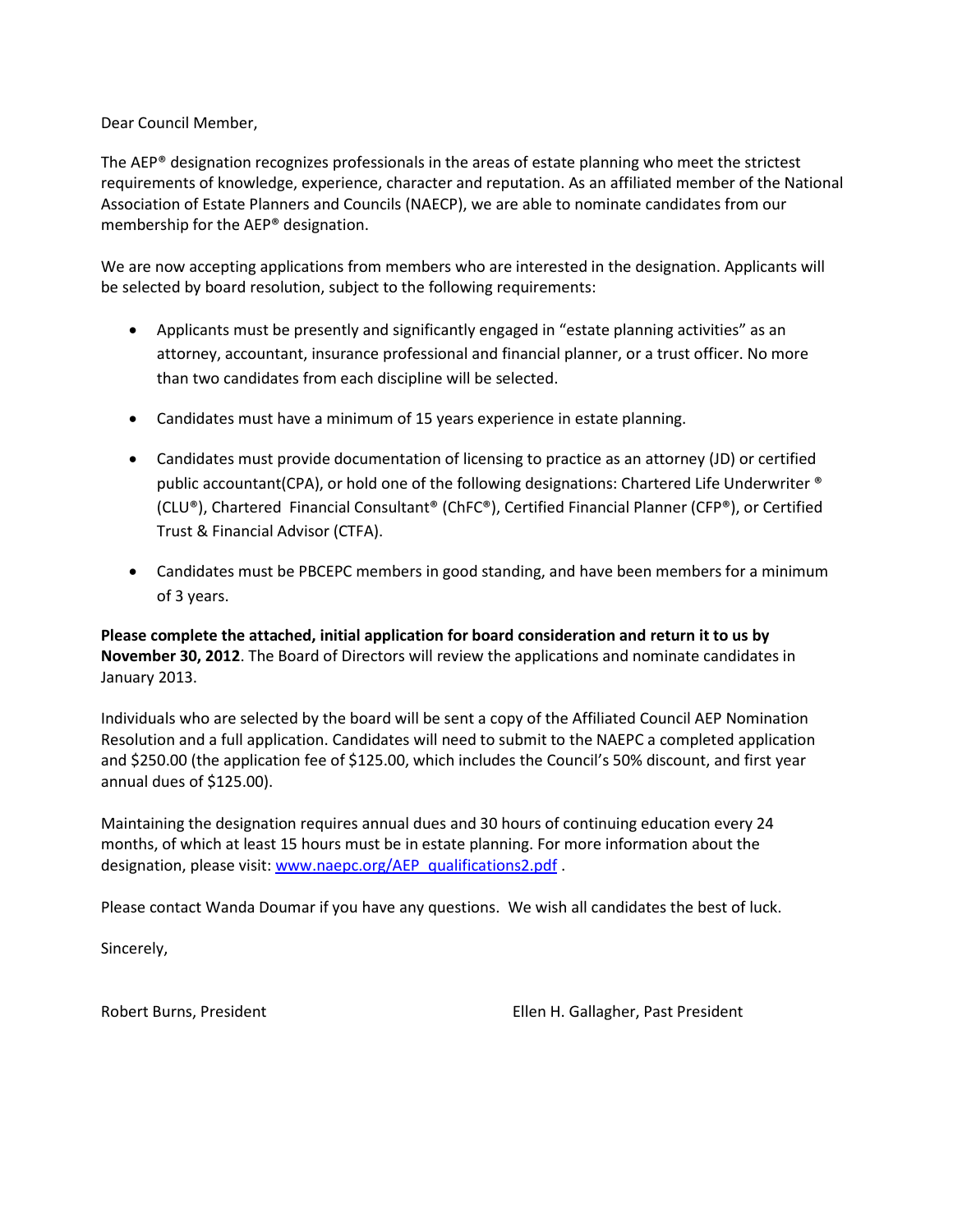

# **Palm Beach County Estate Planning Council**

# **APPLICATION**

## **FOR CONSIDERATION AS A COUNCIL NOMINATED AEP® CANDIDATE**

**Please complete this initial application for board consideration and submit to us by November 30, 2012. The Board of Directors will review applications and select candidates in January 2013.**

**You may email your completed application to [admin@pbcepc.org](mailto:admin@pbcepc.org) or fax to (561) 691-0470.**

**PERSONAL INFORMATION** 

**(***Please print or type)*

# **PROFESSIONAL DISCIPLINE**

I am presently engaged in "estate planning activities" *primarily* (check only one primary discipline) as:

|  |  | $\Box$ Attorney $\Box$ Accountant $\Box$ Insurance Professional and Financial Planner $\Box$ Trust Officer |  |
|--|--|------------------------------------------------------------------------------------------------------------|--|
|--|--|------------------------------------------------------------------------------------------------------------|--|

Total years of Experience in Estate Planning (*15+ years required for council nominated candidates*): \_\_\_\_\_\_\_\_\_\_